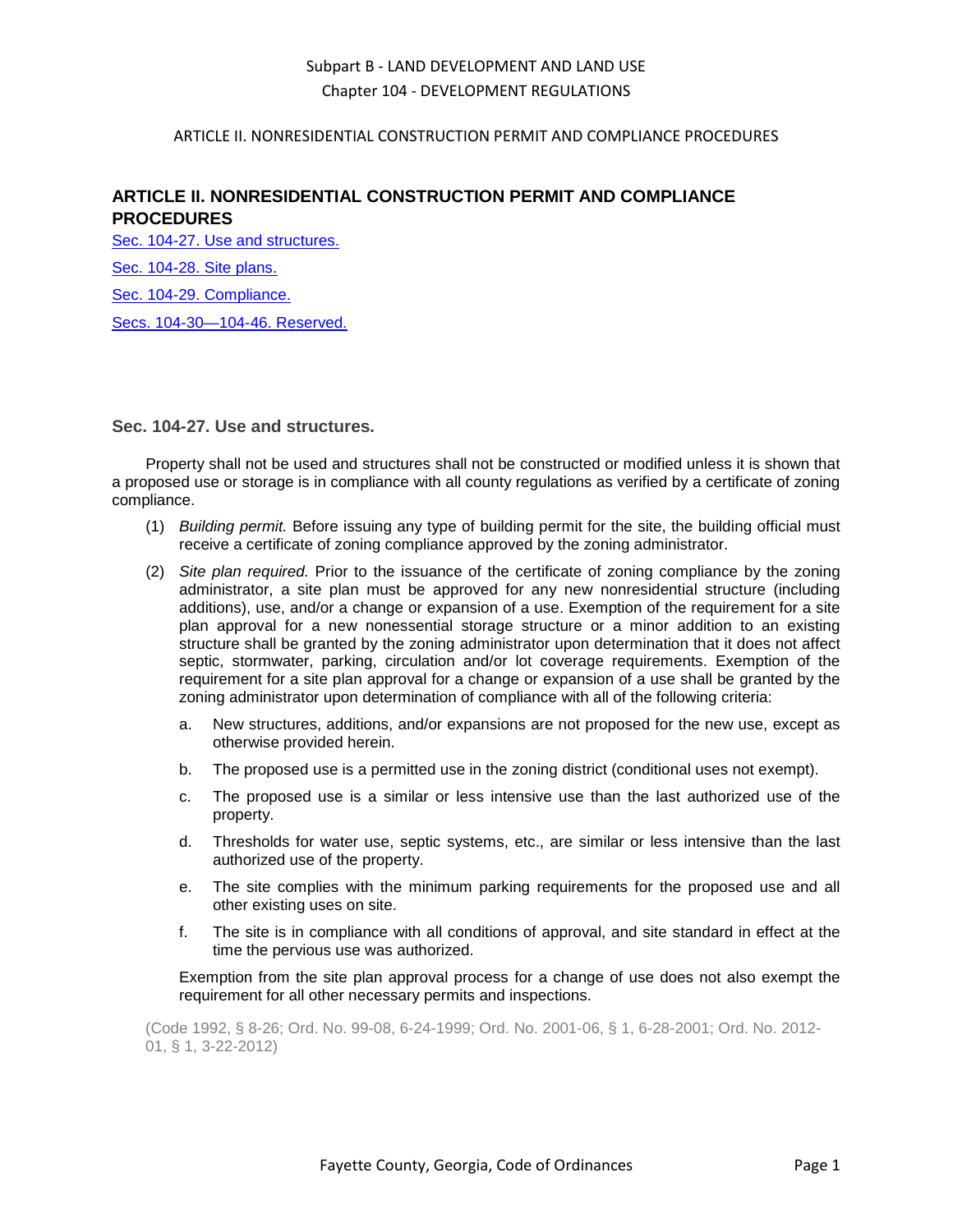#### ARTICLE II. NONRESIDENTIAL CONSTRUCTION PERMIT AND COMPLIANCE PROCEDURES

### <span id="page-1-0"></span>**Sec. 104-28. Site plans.**

- (a) *Filing of site plan.* The site plan shall be submitted in accordance with the schedule of established application deadlines and meeting dates, a copy of which is available in the planning and zoning department. The site plan shall be deemed filed when it has been submitted to the zoning administrator.
- (b) *Site plan distribution.* Fifteen copies of a 24 inches by 36 inches site plan shall be submitted to the planning and zoning department for distribution and review by the applicable departments.
- (c) *Site plan contents.* The site plan shall:
	- (1) Be prepared by an engineer of architect registered in the state;
	- (2) Include a recorded signed and sealed survey indicating metes and bounds; and
	- (3) Contain all applicable information as required on the site plan review checklist, a copy of which is available at the planning and zoning department.
- (d) *Department approval.* Upon completion of site plan review by the required departments, each department will return its comments to the planning and zoning department, who will make the appropriate entries on the site plan review checklist and notify applicant of approval, administrative conditions of approval, or additional requirements.
- (e) *Fee.* A site plan review and compliance fee as specified in this Code will be collected and a receipt provided at the time of issuance of the certificate of zoning compliance by the zoning administrator and prior to the issuance of a building permit.
- (f) *Other plans required.* The following plans if applicable shall be submitted at the time of site plan submittal and shall be approved prior to site plan approval:
	- (1) *Floodplain management plan.* Reference article IV of this chapter of the development regulations for applicability and plan requirements (two sets).
	- (2) *Landscape plan.* Reference article V of this chapter for applicability and plan requirements (two sets).
	- (3) *Tree protection plan.* Reference article VI of this chapter for applicability and plan requirements (two sets).
	- (4) *Soil erosion, sedimentation and pollution control plan.* Reference article IX of this chapter for applicability and plan requirements (three sets).
	- (5) *Grading plan.* Required only when a land disturbance permit is not applicable (two sets).
		- a. Clearing, grubbing or grading shall not be undertaken until a land disturbance permit has been approved by the stormwater management department. If a land disturbance permit is not required, a grading plan shall be approved prior to any clearing, grubbing, or grading.
		- b. No clearing, grubbing or grading involving the use of explosive may be undertaken until a permit has been issued by the fire marshal.
		- c. No installation or removal of underground tanks for class I, II, or III flammable liquids shall be undertaken until appropriate permits and inspections have been conducted by the fire marshal.
	- (6) *Water plan.* If required by the water system (two sets).
- (g) *Verification of lot.* In addition to an approved site plan, an applicant must provide verification that a plat of subdivision has been approved and recorded if required by article XV of this chapter.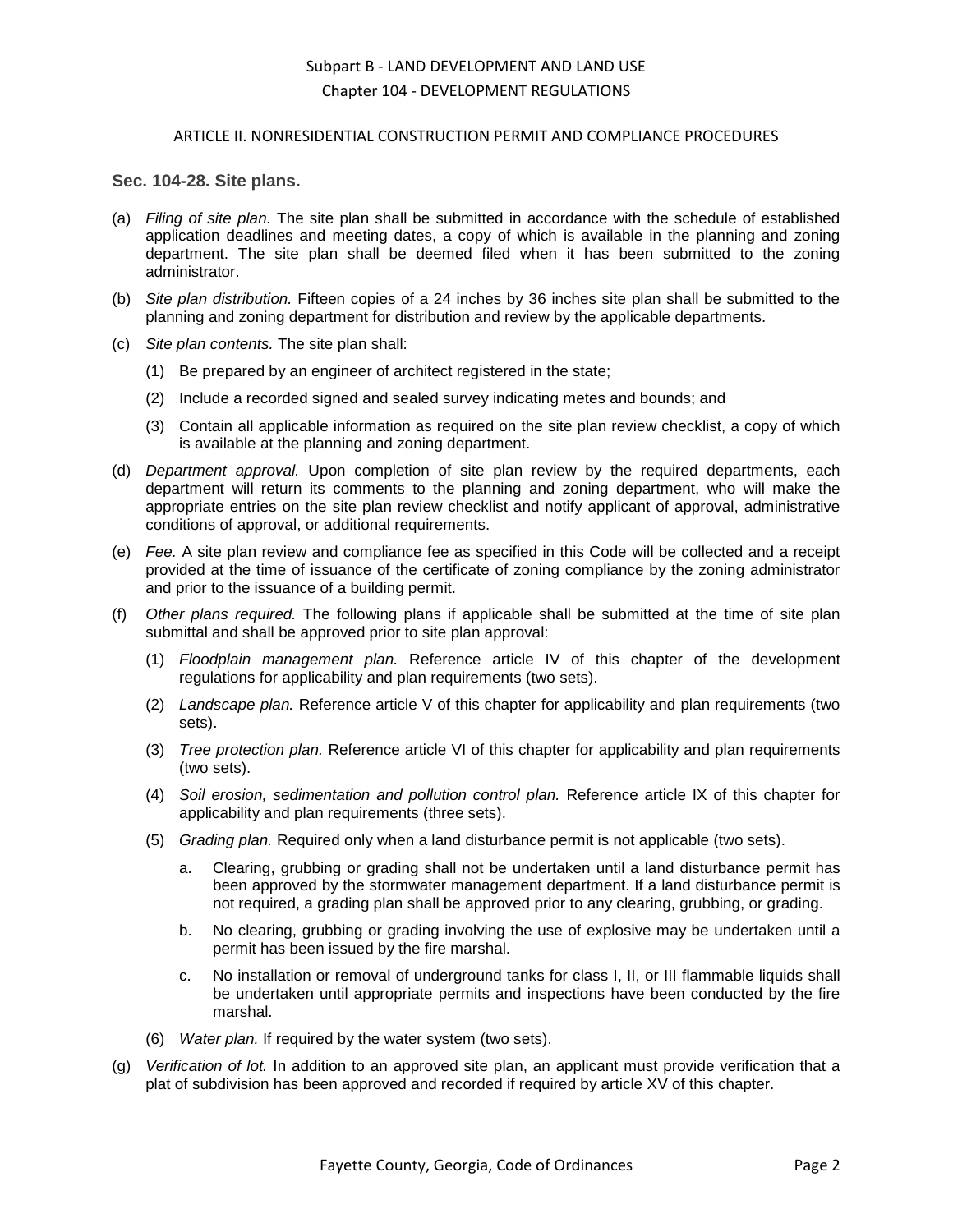#### ARTICLE II. NONRESIDENTIAL CONSTRUCTION PERMIT AND COMPLIANCE PROCEDURES

- (h) *Approval by zoning administrator.* Upon approval of the site plan by all the applicable departments, the zoning administrator may approve the certificate of zoning compliance.
- (i) *Certification of building official and fire marshal.* The applicant will be notified by the zoning administrator's issuance of the certificate of zoning compliance that the site plan has been approved. A copy of the certificate of zoning compliance will be presented to the building official and fire marshal.
- (j) *Building construction plans.* Two sets of building construction plans including one set in electronic media format known as a PDF (portable document file) format on a CD/RW shall be submitted to the fire marshal for review and approval by both the fire marshal and building official. Construction plans shall not be submitted to the fire marshal prior to the site plan approval process. Building construction plan documents should include:
	- (1) One PDF file on CD/RW with project manual PDF (complete set of construction drawings including site plans). Architect/engineer signed/sealed stamp required.
	- (2) Two complete sets of architectural construction drawings with appropriate architect/engineer signed/sealed stamp. Architectural drawings—floor plans; elevations; mechanical plans; plumbing plans; fire protection plans—fire extinguishers; alarm; smoke/heat detection; sprinkler plans. Construction type by International Building Code and building square footage should be noted. In addition to the fire marshal's requirements, the permits and inspection department requirements shall include, but not be limited to the following:
		- a. COM check; use and occupancy classification; occupant load; electrical panels and panel schedules; ARC fault current calculations and interrupt ratings for equipment; electrical load calculations; structural load packages; engineered trust/joist packages; framing details; statement of special inspections; footing/foundation specifications; gas line isometric details; ventilation, outside air, and makeup air schedules; specific hazardous area details; energy code details/specifications.
		- b. Check with the permits and inspections department for specific details/requirements for the project.
		- c. If applicable, two sets of project manuals with specifications.
- (k) *Site plan changes.* Any deviations from an approved site plan must be shown on a revised site plan and approved by the applicable departments. Changes shall be authorized in writing on the revised site plan by the applicable departments. A copy of the revised site plan will then be given to the building official for inclusion in the project file.
- (l) *Fire marshal approval.* The fire marshal shall approve all construction plans and submit to the building official a written report of compliance with chapter 12, fire prevention. Prior to any building construction, the applicant must obtain a construction permit through the bureau of fire prevention. This permit will not be in lieu of required permits through the building official.
- (m) *Certificate of occupancy.* In no case shall a certificate of occupancy be issued by the building official unless an as-built condition is reflected on an approved site plan.
- (n) *Expiration of certificate of zoning compliance.* If no application is made to obtain a building permit from the building official within 12 months of the date of zoning compliance, then said compliance shall be deemed null and void.

(Code 1992, § 8-27; Ord. No. 1986-13, § 2-1, 7-24-1986; Ord. of 3-24-1988; Ord. No. 1997-08, 4-24- 1997; Ord. No. 1998-08; Ord. No. 2001-06, 6-28-2001; Ord. No. 2012-01, § 1, 3-22-2012)